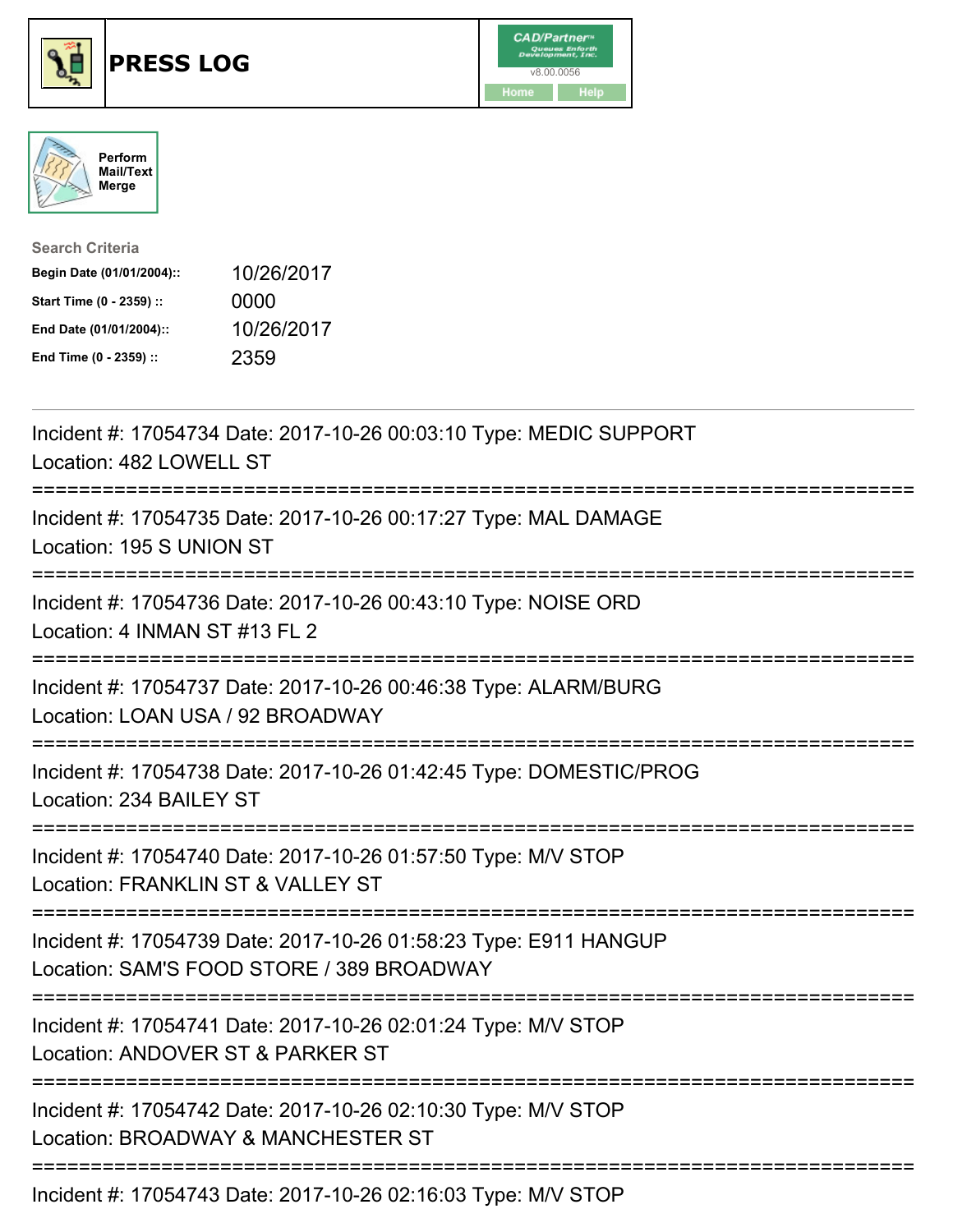Location: 296 BROADWAY

| Incident #: 17054744 Date: 2017-10-26 02:26:16 Type: M/V STOP<br>Location: ESSEX ST & FRANKLIN ST       |
|---------------------------------------------------------------------------------------------------------|
| Incident #: 17054745 Date: 2017-10-26 02:26:57 Type: M/V STOP<br>Location: 575 COMMON ST                |
| Incident #: 17054746 Date: 2017-10-26 02:36:57 Type: TOW/REPOSSED<br>Location: 37 CAMELLA TEOLI WY      |
| Incident #: 17054747 Date: 2017-10-26 02:37:52 Type: M/V STOP<br>Location: BROADWAY & COMMON ST         |
| Incident #: 17054748 Date: 2017-10-26 02:54:08 Type: M/V STOP<br>Location: E HAVERHILL ST & PROSPECT ST |
| Incident #: 17054749 Date: 2017-10-26 02:55:55 Type: M/V STOP<br>Location: ANDOVER ST & WINTHROP AV     |
| Incident #: 17054750 Date: 2017-10-26 02:59:51 Type: M/V STOP<br>Location: FARNHAM ST & PARKER ST       |
| Incident #: 17054751 Date: 2017-10-26 03:04:32 Type: M/V STOP<br>Location: HAVERHILL ST & JACKSON ST    |
| Incident #: 17054752 Date: 2017-10-26 04:21:48 Type: ALARM/BURG<br>Location: METRO PCS / 160 BROADWAY   |
| Incident #: 17054753 Date: 2017-10-26 05:52:58 Type: B&E/PAST<br>Location: 81 COLONIAL RD               |
| Incident #: 17054754 Date: 2017-10-26 06:39:24 Type: ALARM/BURG<br>Location: COMCAST / 142 SHEPARD ST   |
| Incident #: 17054755 Date: 2017-10-26 07:51:02 Type: TOW/REPOSSED<br>Location: 779 ESSEX ST             |
| Incident #: 17054756 Date: 2017-10-26 08:08:31 Type: MEDIC SUPPORT<br>Location: 19 PORTLAND ST          |
| Incident #: 17054758 Date: 2017-10-26 08:14:30 Type: LARCENY/ATTMEPT                                    |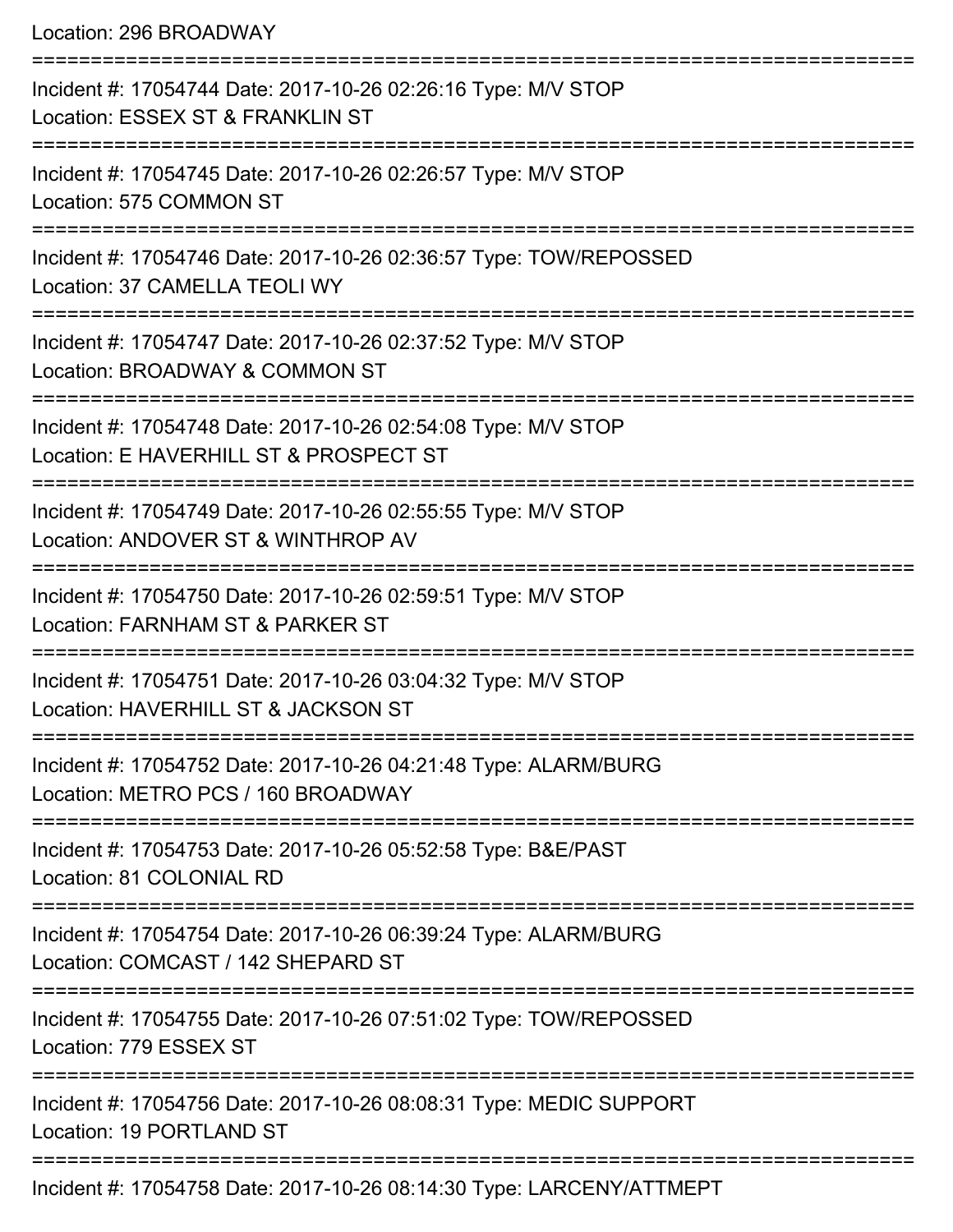| Incident #: 17054757 Date: 2017-10-26 08:15:42 Type: AUTO ACC/NO PI<br>Location: PARKER ST & SALEM ST                |
|----------------------------------------------------------------------------------------------------------------------|
| Incident #: 17054759 Date: 2017-10-26 08:22:14 Type: HIT & RUN M/V<br>Location: 347 ESSEX ST                         |
| Incident #: 17054760 Date: 2017-10-26 08:47:16 Type: ASSSIT OTHER PD<br>Location: 30 FOREST ST                       |
| Incident #: 17054761 Date: 2017-10-26 08:56:43 Type: HARASSMENT<br>Location: 73 SHAWSHEEN RD                         |
| Incident #: 17054762 Date: 2017-10-26 09:01:14 Type: MAL DAMAGE<br>Location: 340 LOWELL ST                           |
| Incident #: 17054763 Date: 2017-10-26 09:03:58 Type: DRUG OVERDOSE<br>Location: BROADWAY & ESSEX ST                  |
| Incident #: 17054764 Date: 2017-10-26 09:09:27 Type: ALARM/BURG<br>Location: AZEE PHARMACY / 25 MARSTON ST #SUITE101 |
| Incident #: 17054765 Date: 2017-10-26 09:18:01 Type: FRAUD<br>Location: 599 CANAL ST #3E FL 3                        |
| Incident #: 17054766 Date: 2017-10-26 09:27:08 Type: ALARM/BURG<br>Location: CRICKET WIRELESS / 33 S BROADWAY        |
| Incident #: 17054767 Date: 2017-10-26 09:28:23 Type: M/V STOP<br>Location: COMMON ST & LAWRENCE ST                   |
| Incident #: 17054768 Date: 2017-10-26 09:43:07 Type: INVEST CONT<br>Location: SUPERIOR CT / COMMON ST                |
| Incident #: 17054769 Date: 2017-10-26 09:48:20 Type: M/V STOP<br>Location: BRADFORD ST & BROADWAY                    |
| Incident #: 17054770 Date: 2017-10-26 09:51:48 Type: M/V STOP<br>Location: GENERAL ST & UNION ST                     |
| Incident #: 17054771 Date: 2017-10-26 10:05:35 Type: AUTO ACC/UNK PI                                                 |

Location: 400 WINTHROP AV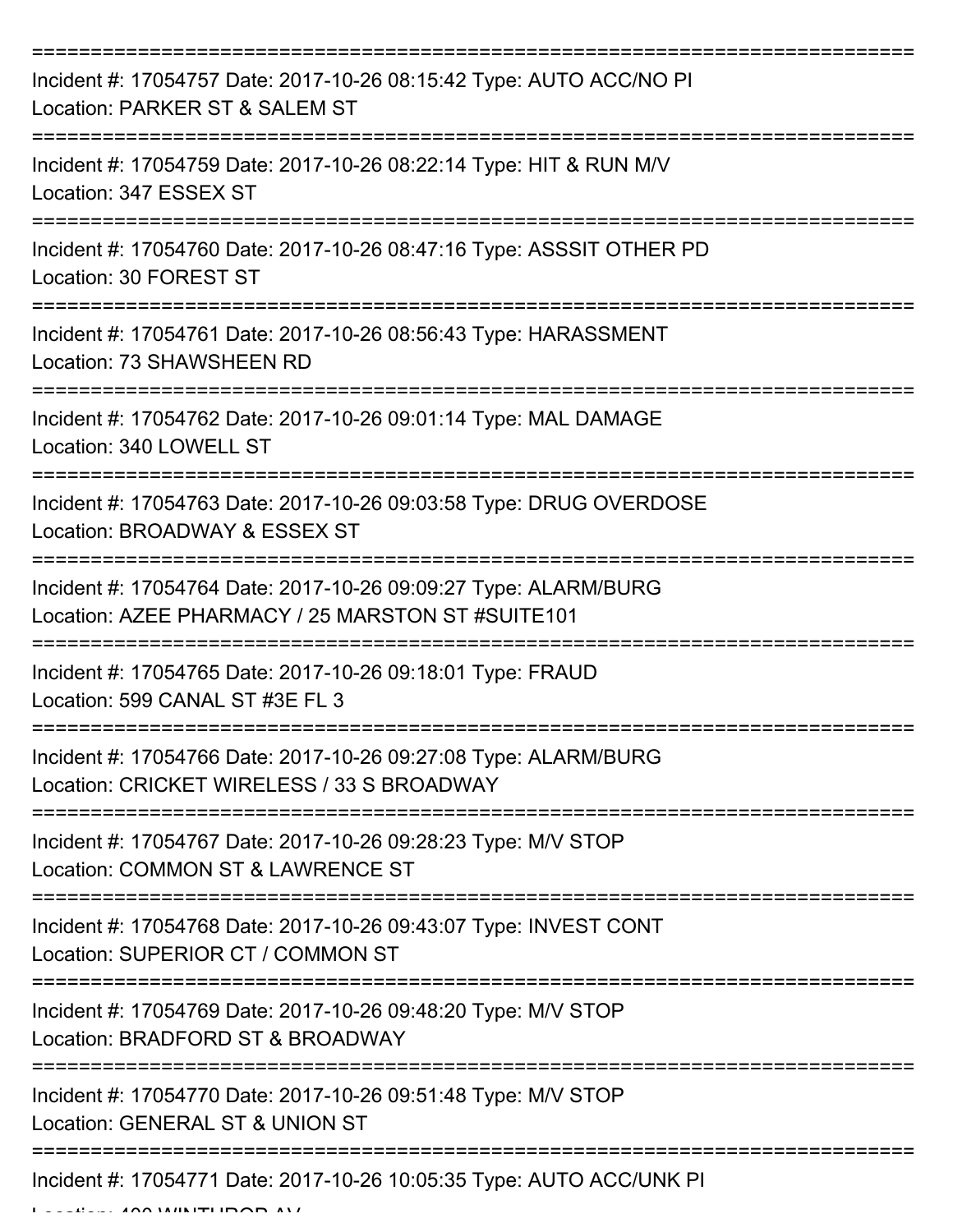| Incident #: 17054772 Date: 2017-10-26 10:12:06 Type: INVESTIGATION<br>Location: 90 LOWELL ST                           |
|------------------------------------------------------------------------------------------------------------------------|
| Incident #: 17054773 Date: 2017-10-26 10:14:50 Type: M/V STOP<br>Location: GENERAL ST & PROSPECT ST                    |
| Incident #: 17054774 Date: 2017-10-26 10:24:31 Type: M/V STOP<br>Location: FRANKLIN ST & LOWELL ST                     |
| Incident #: 17054775 Date: 2017-10-26 10:29:21 Type: M/V STOP<br>Location: 172 JACKSON ST                              |
| Incident #: 17054776 Date: 2017-10-26 10:40:25 Type: M/V STOP<br>Location: BAILEY ST & FOSTER ST                       |
| Incident #: 17054777 Date: 2017-10-26 10:42:42 Type: AUTO ACC/PI<br>Location: CORBETT RD & MONTROSE AV                 |
| Incident #: 17054778 Date: 2017-10-26 10:48:38 Type: DISTURBANCE<br>Location: 198 ESSEX ST                             |
| Incident #: 17054779 Date: 2017-10-26 10:59:24 Type: SUICIDE ATTEMPT<br>Location: FINA HOUSE / 203 HAVERHILL ST #APT1A |
| Incident #: 17054780 Date: 2017-10-26 11:01:35 Type: M/V STOP<br>Location: APPLETON ST & ESSEX ST                      |
| Incident #: 17054781 Date: 2017-10-26 11:02:42 Type: THREATS<br>Location: 198 ESSEX ST                                 |
| Incident #: 17054782 Date: 2017-10-26 11:04:21 Type: M/V STOP<br>Location: 273 S UNION ST                              |
| Incident #: 17054783 Date: 2017-10-26 11:05:07 Type: WARRANT SERVE<br><b>Location: 47 TREMONT ST</b>                   |
| Incident #: 17054784 Date: 2017-10-26 11:24:01 Type: M/V STOP<br>Location: APPLETON ST & ESSEX ST                      |
| Incident #: 17054785 Date: 2017-10-26 11:25:03 Type: M/V STOP                                                          |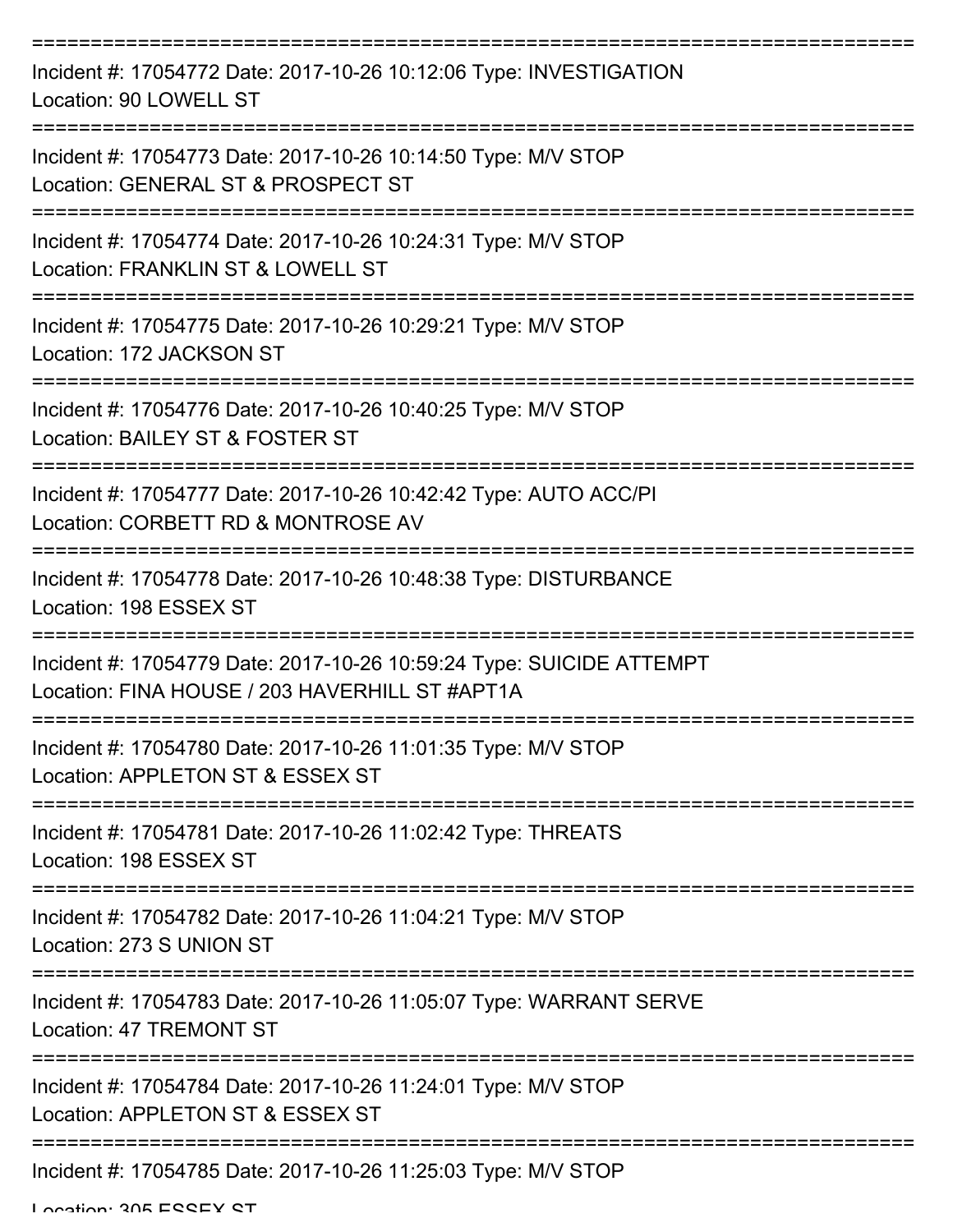| Incident #: 17054786 Date: 2017-10-26 11:29:14 Type: M/V STOP<br>Location: BROADWAY & CONCORD ST               |
|----------------------------------------------------------------------------------------------------------------|
| Incident #: 17054787 Date: 2017-10-26 11:40:42 Type: M/V STOP<br>Location: BROADWAY & TREMONT ST               |
| Incident #: 17054788 Date: 2017-10-26 11:43:18 Type: AUTO ACC/PI<br>Location: 400 WINTHROP AV                  |
| Incident #: 17054789 Date: 2017-10-26 11:45:04 Type: M/V STOP<br>Location: 360 BROADWAY                        |
| Incident #: 17054790 Date: 2017-10-26 11:54:24 Type: ALARM/BURG<br>Location: 25 LEONARD AV                     |
| Incident #: 17054791 Date: 2017-10-26 12:04:43 Type: DISTURBANCE<br>Location: 66 SPRINGFIELD ST                |
| Incident #: 17054792 Date: 2017-10-26 12:09:12 Type: AUTO ACC/NO PI<br>Location: BUNKERHILL ST & PARK ST       |
| Incident #: 17054795 Date: 2017-10-26 12:09:44 Type: SUS PERS/MV<br>Location: 14 AMES ST #1                    |
| Incident #: 17054793 Date: 2017-10-26 12:15:32 Type: TOW OF M/V<br>Location: SAUNDERS CROSSING / 11 DIAMOND ST |
| Incident #: 17054794 Date: 2017-10-26 12:21:55 Type: M/V STOP<br>Location: CEDAR ST & HAMPSHIRE ST             |
| Incident #: 17054796 Date: 2017-10-26 12:28:44 Type: TOW/REPOSSED<br>Location: 6 TOYE AV                       |
| Incident #: 17054797 Date: 2017-10-26 12:46:10 Type: TOW OF M/V<br>Location: 80 ABBOTT ST                      |
| Incident #: 17054798 Date: 2017-10-26 13:06:02 Type: M/V STOP<br>Location: ESSEX ST & UNION ST                 |
| Incident #: 17054800 Date: 2017-10-26 13:07:57 Type: SUS PERS/MV<br>Location: 35 E HAVERHILL ST                |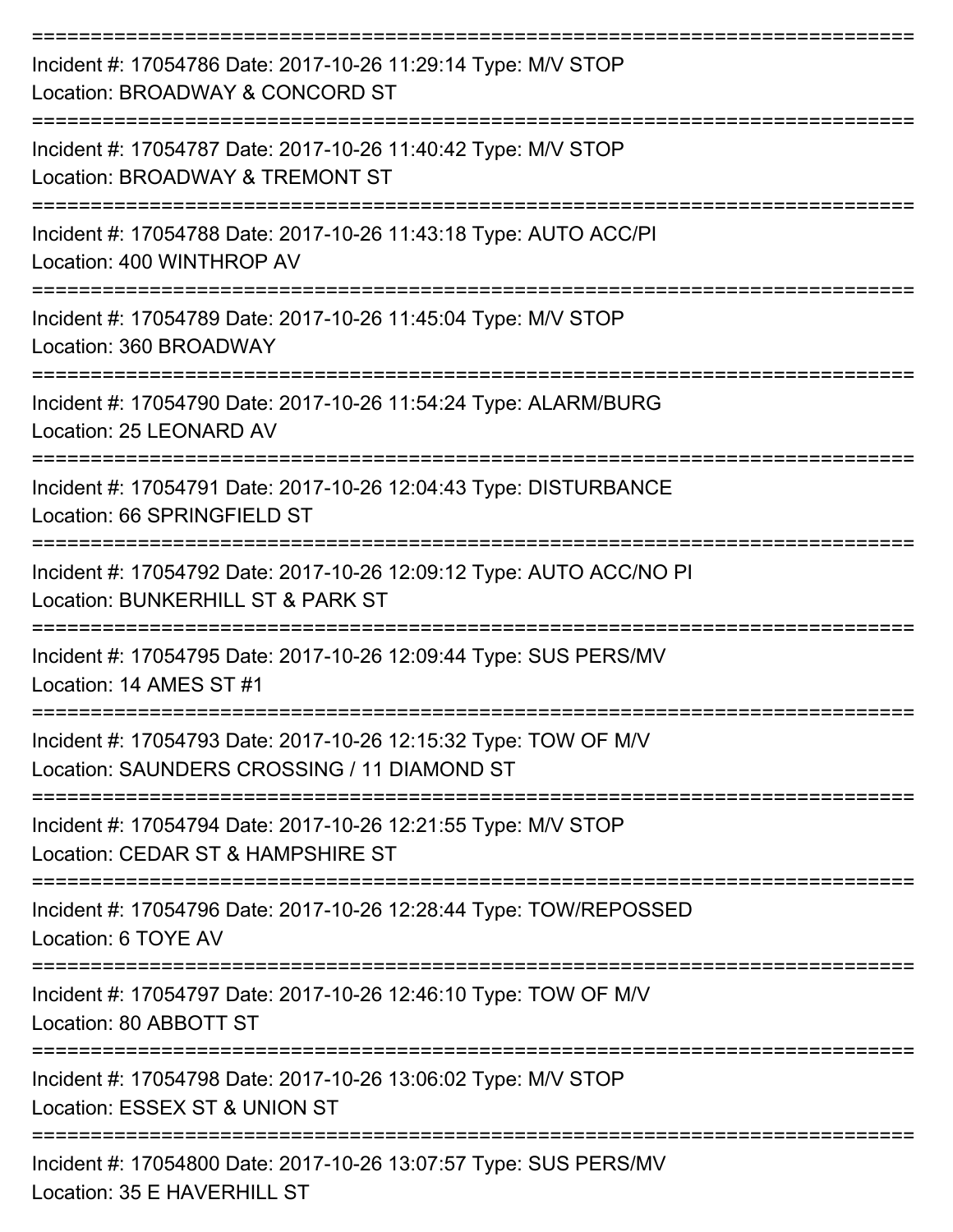| Incident #: 17054799 Date: 2017-10-26 13:08:05 Type: MEDIC SUPPORT<br>Location: SOUTH LAWRENCE EAST SCHOOL / 165 CRAWFORD ST |
|------------------------------------------------------------------------------------------------------------------------------|
| Incident #: 17054801 Date: 2017-10-26 13:11:05 Type: M/V STOP<br>Location: 50 BROADWAY                                       |
| Incident #: 17054803 Date: 2017-10-26 13:13:27 Type: ALARM/BURG<br>Location: CHAMBERLAIN RESD / 9 SHERIDAN ST                |
| Incident #: 17054802 Date: 2017-10-26 13:13:52 Type: M/V STOP<br>Location: CANAL ST & HAMPSHIRE ST                           |
| Incident #: 17054804 Date: 2017-10-26 13:16:03 Type: M/V STOP<br>Location: 74 NEBURY ST                                      |
| Incident #: 17054806 Date: 2017-10-26 13:16:43 Type: STOL/MV/PAS<br>Location: 34 NEWTON ST                                   |
| Incident #: 17054805 Date: 2017-10-26 13:18:20 Type: FIGHT<br>Location: JB LOUNGE / 151 S UNION ST                           |
| Incident #: 17054807 Date: 2017-10-26 13:24:39 Type: M/V STOP<br>Location: 240 S UNION ST                                    |
| Incident #: 17054808 Date: 2017-10-26 13:27:12 Type: MISSING PERS<br>Location: BROADWAY & LOWELL ST                          |
| Incident #: 17054809 Date: 2017-10-26 13:38:45 Type: SEX OFFENDER<br>Location: 8 FOREST ST                                   |
| Incident #: 17054810 Date: 2017-10-26 13:41:57 Type: DRUG VIO<br>Location: 1 BUNKERHILL ST                                   |
| Incident #: 17054811 Date: 2017-10-26 13:44:26 Type: MISSING PERS<br>Location: 348 BROADWAY                                  |
| Incident #: 17054812 Date: 2017-10-26 13:48:36 Type: SUS PERS/MV<br>Location: FERRY ST & HOME ST                             |
| Incident #: 17054813 Date: 2017-10-26 13:54:38 Type: TOW OF M/V<br>Location: 418 HOWARD ST                                   |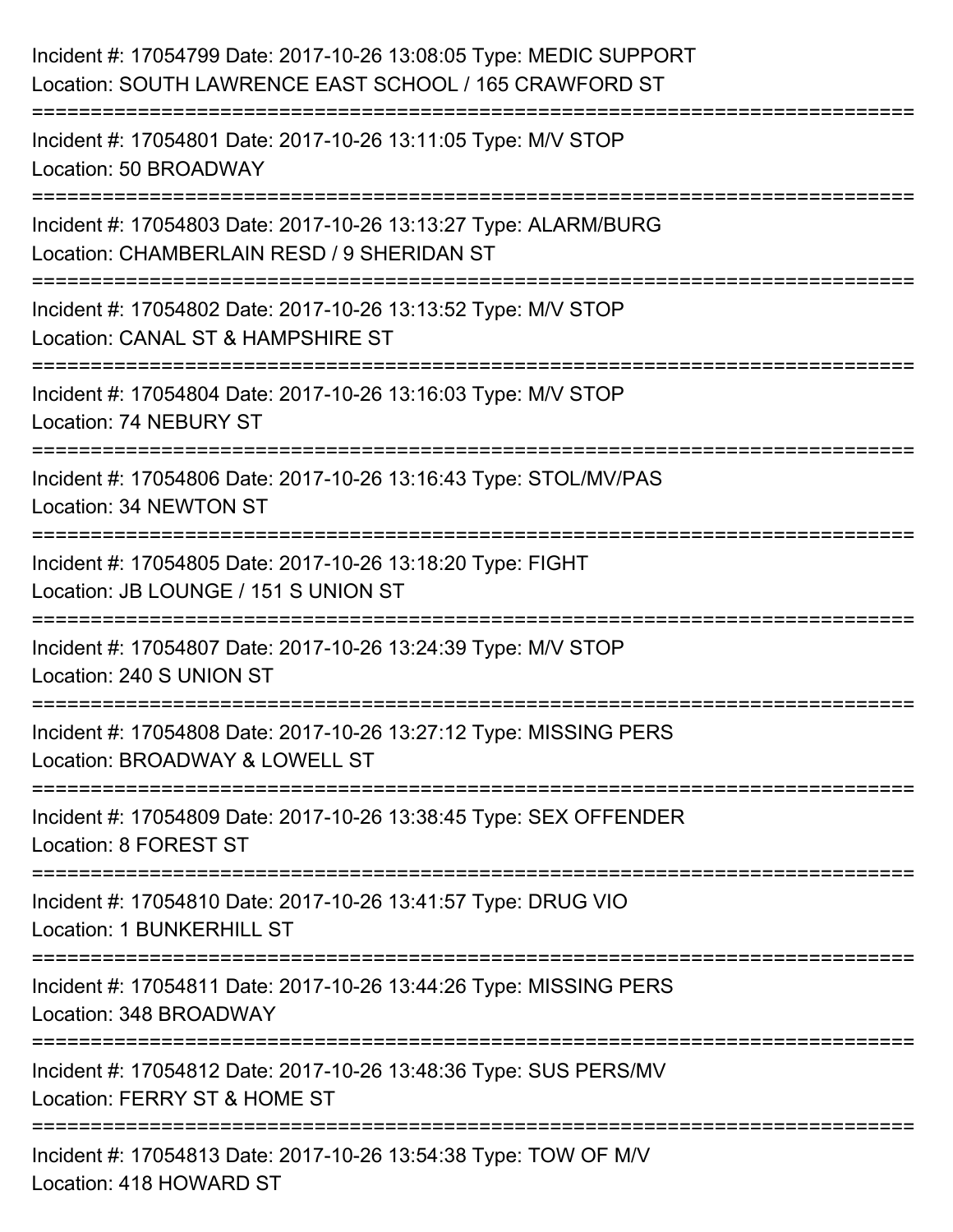| Incident #: 17054814 Date: 2017-10-26 14:01:36 Type: KEEP PEACE<br>Location: PEGASUS HOUSE / 482 LOWELL ST      |
|-----------------------------------------------------------------------------------------------------------------|
| Incident #: 17054815 Date: 2017-10-26 14:14:23 Type: AUTO ACC/NO PI<br>Location: JIMMY JOHNS / 500 MERRIMACK ST |
| Incident #: 17054816 Date: 2017-10-26 14:17:18 Type: DISABLED MV<br>Location: 129 E HAVERHILL ST                |
| Incident #: 17054817 Date: 2017-10-26 14:21:05 Type: UNKNOWN PROB<br>Location: 246 S BROADWAY                   |
| Incident #: 17054818 Date: 2017-10-26 14:30:09 Type: INVESTIGATION<br>Location: 15 UNION ST                     |
| Incident #: 17054819 Date: 2017-10-26 14:54:03 Type: WARRANT SERVE<br>Location: S UNION & MARKET ST             |
| Incident #: 17054820 Date: 2017-10-26 14:56:45 Type: M/V STOP<br><b>Location: HAMPSHIRE</b>                     |
| Incident #: 17054821 Date: 2017-10-26 14:58:28 Type: M/V STOP<br>Location: 610 BROADWAY                         |
| Incident #: 17054822 Date: 2017-10-26 15:01:17 Type: DISTURBANCE<br>Location: 482 LOWELL ST                     |
| Incident #: 17054824 Date: 2017-10-26 15:03:15 Type: KEEP PEACE<br>Location: 31 MAGINNIS AV #17                 |
| Incident #: 17054823 Date: 2017-10-26 15:06:33 Type: AUTO ACC/NO PI<br>Location: 122 HANCOCK ST                 |
| Incident #: 17054825 Date: 2017-10-26 15:07:31 Type: TOW OF M/V<br>Location: 32 JUNIPER ST                      |
| Incident #: 17054830 Date: 2017-10-26 15:12:23 Type: STOLEN PROP<br>Location: 90-92 HAVERHILL ST                |
| Incident #: 17054826 Date: 2017-10-26 15:23:21 Type: 209A/SERVE<br><b>Location: 11 LAWRENCE ST</b>              |

===========================================================================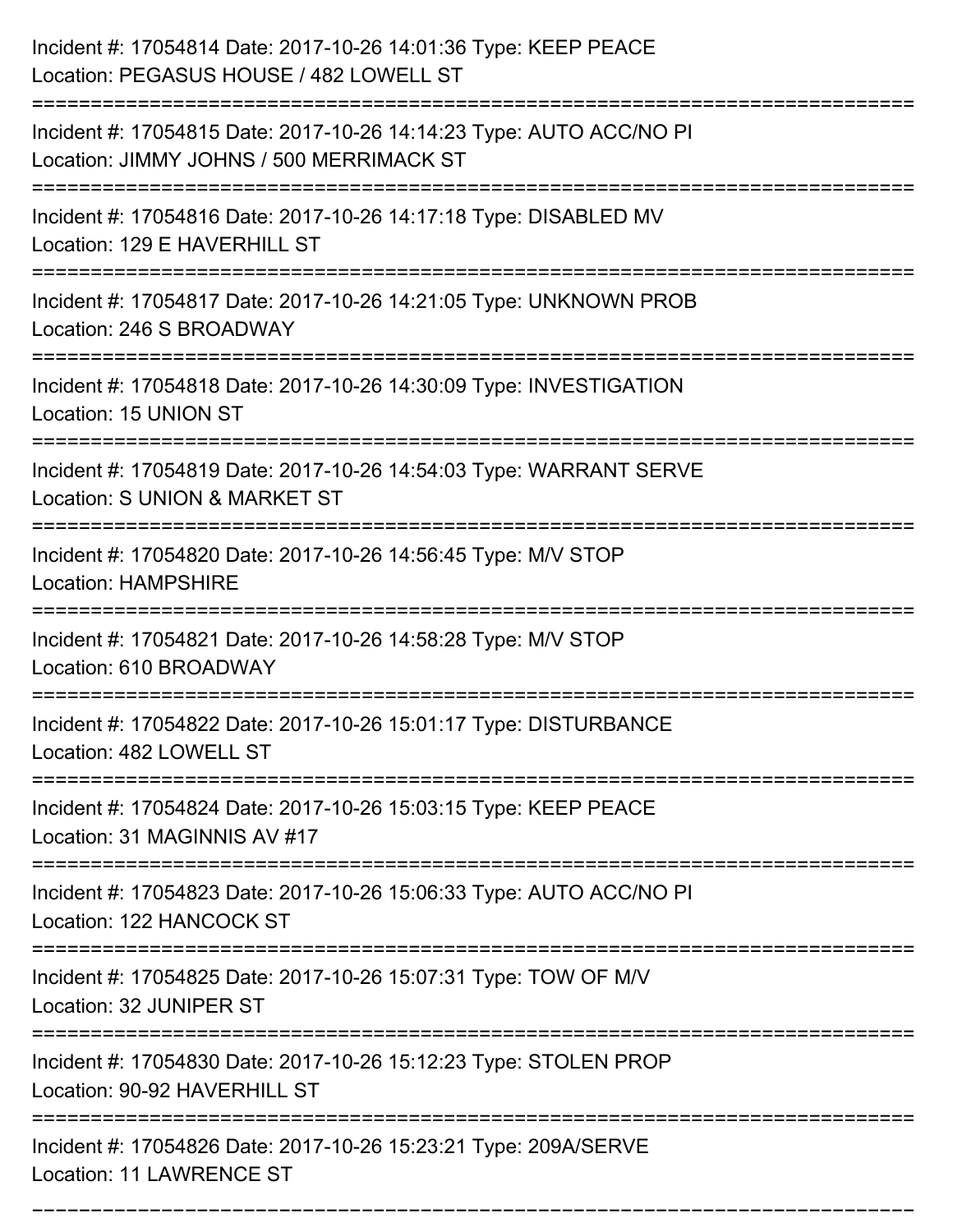| Incident #: 17054827 Date: 2017-10-26 15:24:50 Type: TOW OF M/V<br>Location: 189 MAPLE ST                                          |
|------------------------------------------------------------------------------------------------------------------------------------|
| Incident #: 17054828 Date: 2017-10-26 15:36:46 Type: M/V STOP<br>Location: 90 LOWELL ST                                            |
| Incident #: 17054829 Date: 2017-10-26 15:39:36 Type: WOMAN DOWN<br>Location: 280 MERRIMACK ST<br>;================================ |
| Incident #: 17054832 Date: 2017-10-26 15:51:55 Type: FRAUD<br>Location: 146 EASTON ST<br>--------------------------------------    |
| Incident #: 17054831 Date: 2017-10-26 15:59:25 Type: HIT & RUN M/V<br>Location: 15 BERKLEY ST                                      |
| Incident #: 17054833 Date: 2017-10-26 16:01:22 Type: A&B PAST<br>Location: 354 MERRIMACK ST#BLDG 1 C                               |
| Incident #: 17054834 Date: 2017-10-26 16:07:18 Type: GENERAL SERV<br>Location: 2 APPLETON ST                                       |
| Incident #: 17054835 Date: 2017-10-26 16:09:46 Type: TOW OF M/V<br>Location: CHESTER ST & CLIFTON ST                               |
| Incident #: 17054836 Date: 2017-10-26 16:16:00 Type: M/V STOP<br>Location: TOW / 4 INMAN ST                                        |
| Incident #: 17054837 Date: 2017-10-26 16:16:26 Type: THREATS<br>Location: 2 MUSEUM SQ                                              |
| Incident #: 17054838 Date: 2017-10-26 16:17:51 Type: TOW OF M/V<br>Location: 56 MELVIN ST                                          |
| Incident #: 17054839 Date: 2017-10-26 16:22:55 Type: M/V STOP<br>Location: ESSEX ST & WINTER ST                                    |
| Incident #: 17054840 Date: 2017-10-26 16:27:19 Type: A&B PROG<br>Location: E HAVERHILL ST & SARGENT ST                             |
| Incident #: 17054841 Date: 2017-10-26 16:45:06 Type: M/V STOP<br>Location: HAMPSHIRE ST & METHUEN ST                               |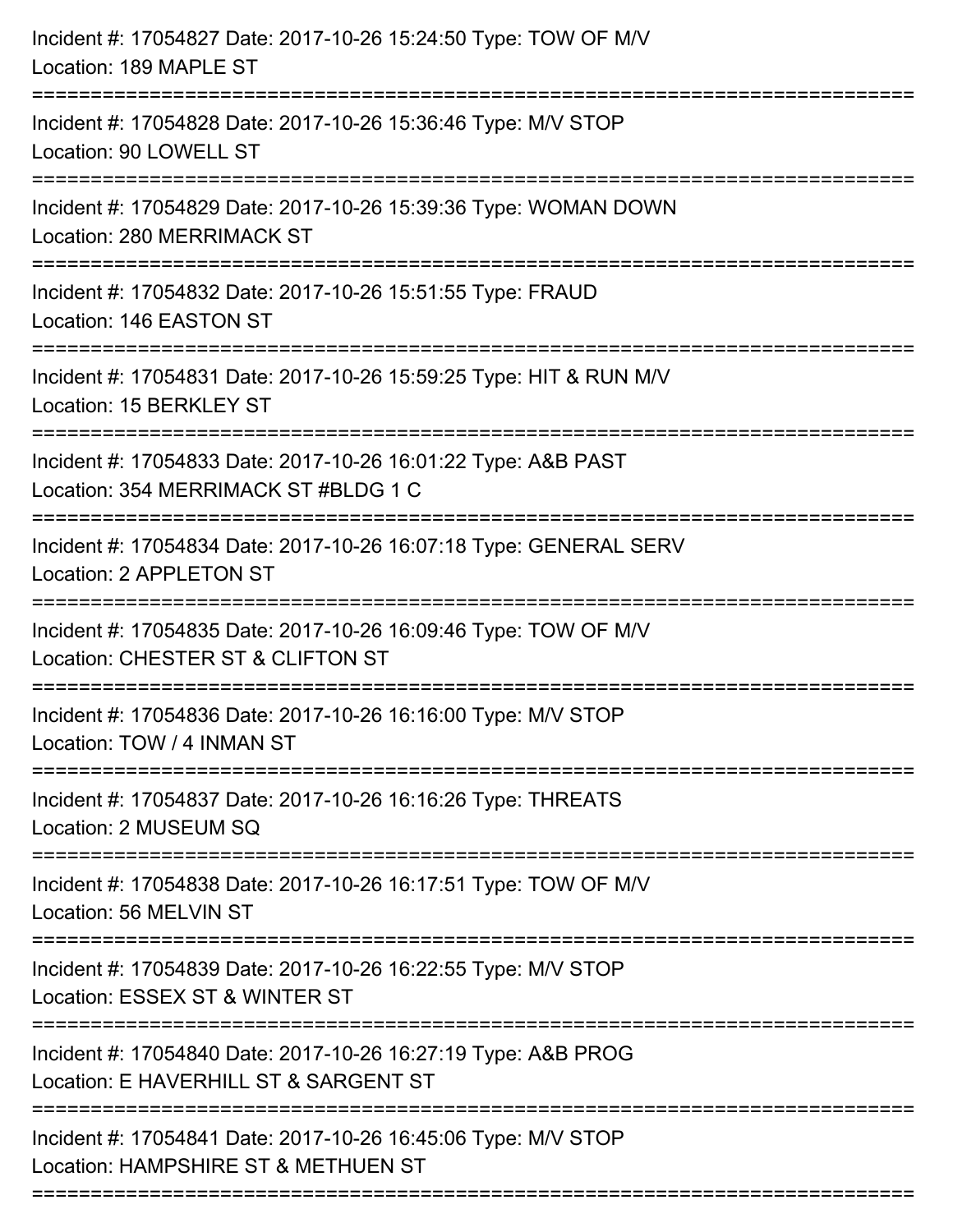Location: BROADWAY & LOWELL ST

| Incident #: 17054843 Date: 2017-10-26 17:04:01 Type: INVEST CONT<br>Location: ESSEX PROJECTS / 679 ESSEX            |
|---------------------------------------------------------------------------------------------------------------------|
| ======================<br>Incident #: 17054844 Date: 2017-10-26 17:11:38 Type: KEEP PEACE<br>Location: 225 ESSEX ST |
| Incident #: 17054845 Date: 2017-10-26 17:13:01 Type: M/V STOP<br>Location: FRANKLIN ST & LOWELL ST                  |
| Incident #: 17054847 Date: 2017-10-26 17:15:03 Type: DISABLED MV<br>Location: DURSO AV & WINTHROP AV                |
| Incident #: 17054846 Date: 2017-10-26 17:15:35 Type: M/V STOP<br>Location: FRANKLIN ST & LOWELL ST                  |
| Incident #: 17054848 Date: 2017-10-26 17:26:15 Type: M/V STOP<br>Location: FRANKLIN ST & LOWELL ST                  |
| Incident #: 17054849 Date: 2017-10-26 17:35:27 Type: M/V STOP<br>Location: FRANKLIN ST & LOWELL ST                  |
| Incident #: 17054850 Date: 2017-10-26 17:48:50 Type: M/V STOP<br>Location: BUNKERHILL ST & PARK ST                  |
| Incident #: 17054851 Date: 2017-10-26 17:49:43 Type: M/V STOP<br>Location: CARLETON ST & EVERETT ST                 |
| Incident #: 17054852 Date: 2017-10-26 17:59:11 Type: M/V STOP<br>Location: HAMPSHIRE ST & LOWELL ST                 |
| Incident #: 17054853 Date: 2017-10-26 18:49:48 Type: M/V STOP<br>Location: BUNKERHILL ST & MYRTLE ST                |
| Incident #: 17054854 Date: 2017-10-26 19:00:02 Type: M/V STOP<br>Location: 262 ESSEX ST                             |
| Incident #: 17054855 Date: 2017-10-26 19:00:12 Type: LARCENY/PAST<br>Location: OREGON AV & RIVERSIDE DR             |
|                                                                                                                     |

Incident #: 17054856 Date: 2017 10 26 19:09:40 Type: BUILDING CHK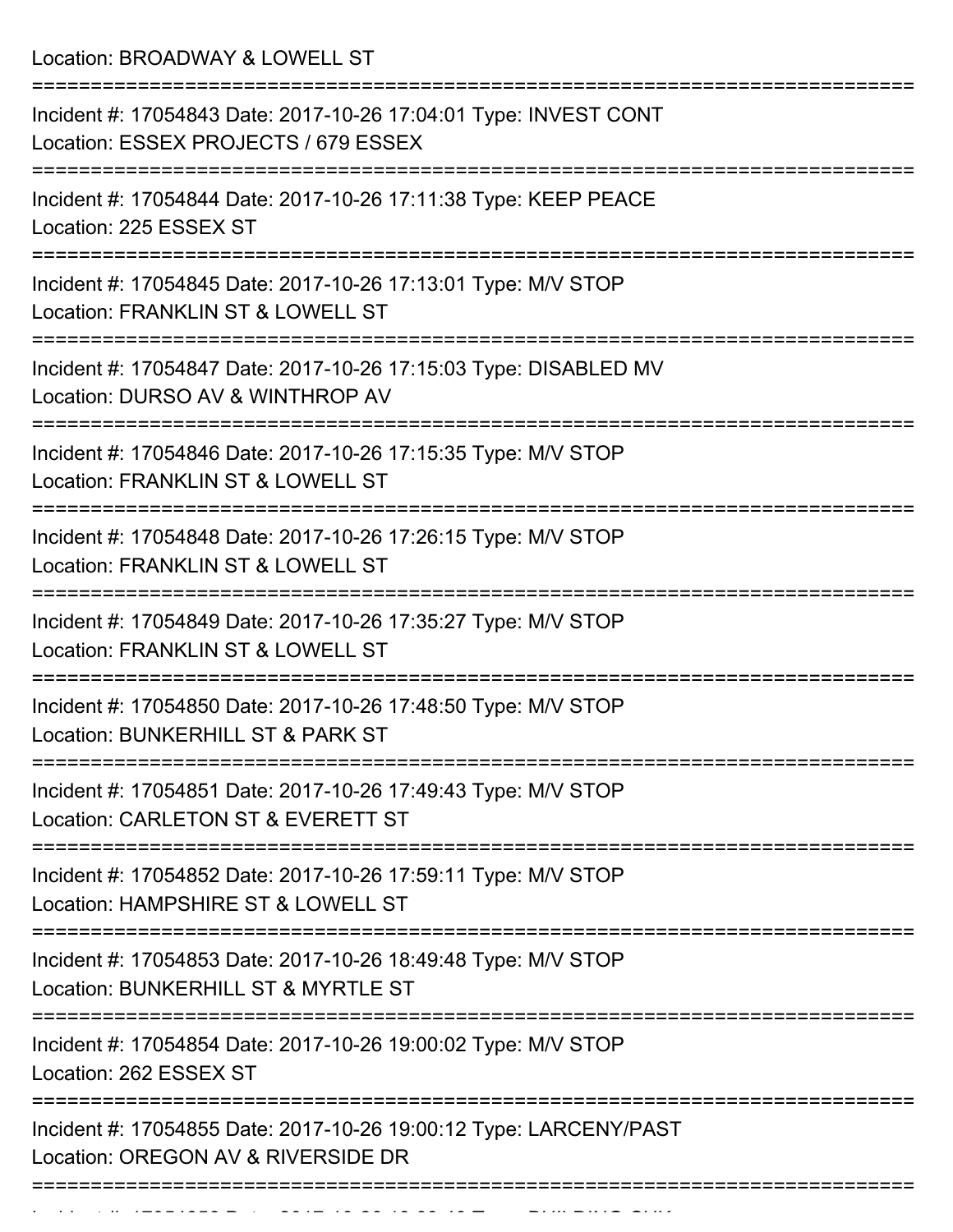Location: 360 BROADWAY

| Incident #: 17054857 Date: 2017-10-26 19:14:35 Type: HIT & RUN M/V<br>Location: S UNION ST & SALEM ST           |
|-----------------------------------------------------------------------------------------------------------------|
| Incident #: 17054859 Date: 2017-10-26 19:34:45 Type: KEEP PEACE<br>Location: 33 AVON ST FL 1                    |
| Incident #: 17054858 Date: 2017-10-26 19:34:47 Type: TRESPASSING<br>Location: 360 BROADWAY                      |
| Incident #: 17054860 Date: 2017-10-26 19:57:16 Type: SUS PERS/MV<br>Location: BANK OF AMERICA / 67 WINTHROP AV  |
| Incident #: 17054862 Date: 2017-10-26 20:04:47 Type: ANIMAL COMPL<br>Location: WEATHERBEE SCHOOL / 75 NEWTON ST |
| Incident #: 17054861 Date: 2017-10-26 20:04:58 Type: M/V STOP<br>Location: 50 BROADWAY                          |
| Incident #: 17054863 Date: 2017-10-26 20:09:16 Type: MISSING PERS<br>Location: 120 BRADFORD ST                  |
| Incident #: 17054864 Date: 2017-10-26 20:25:22 Type: 911 HANG UP<br>Location: 80 CHESTNUT ST                    |
| Incident #: 17054865 Date: 2017-10-26 20:35:02 Type: WOMAN DOWN<br>Location: 28 SUMMER ST                       |
| Incident #: 17054866 Date: 2017-10-26 20:58:52 Type: M/V STOP<br>Location: DORCHESTER ST & S UNION ST           |
| Incident #: 17054867 Date: 2017-10-26 21:12:54 Type: INVESTIGATION<br>Location: 90 LOWELL ST                    |
| Incident #: 17054868 Date: 2017-10-26 21:29:23 Type: LOUD NOISE<br>Location: 274 E HAVERHILL ST #11             |
| Incident #: 17054869 Date: 2017-10-26 21:58:10 Type: GENERAL SERV<br>Location: 69 BIGELOW ST                    |
|                                                                                                                 |